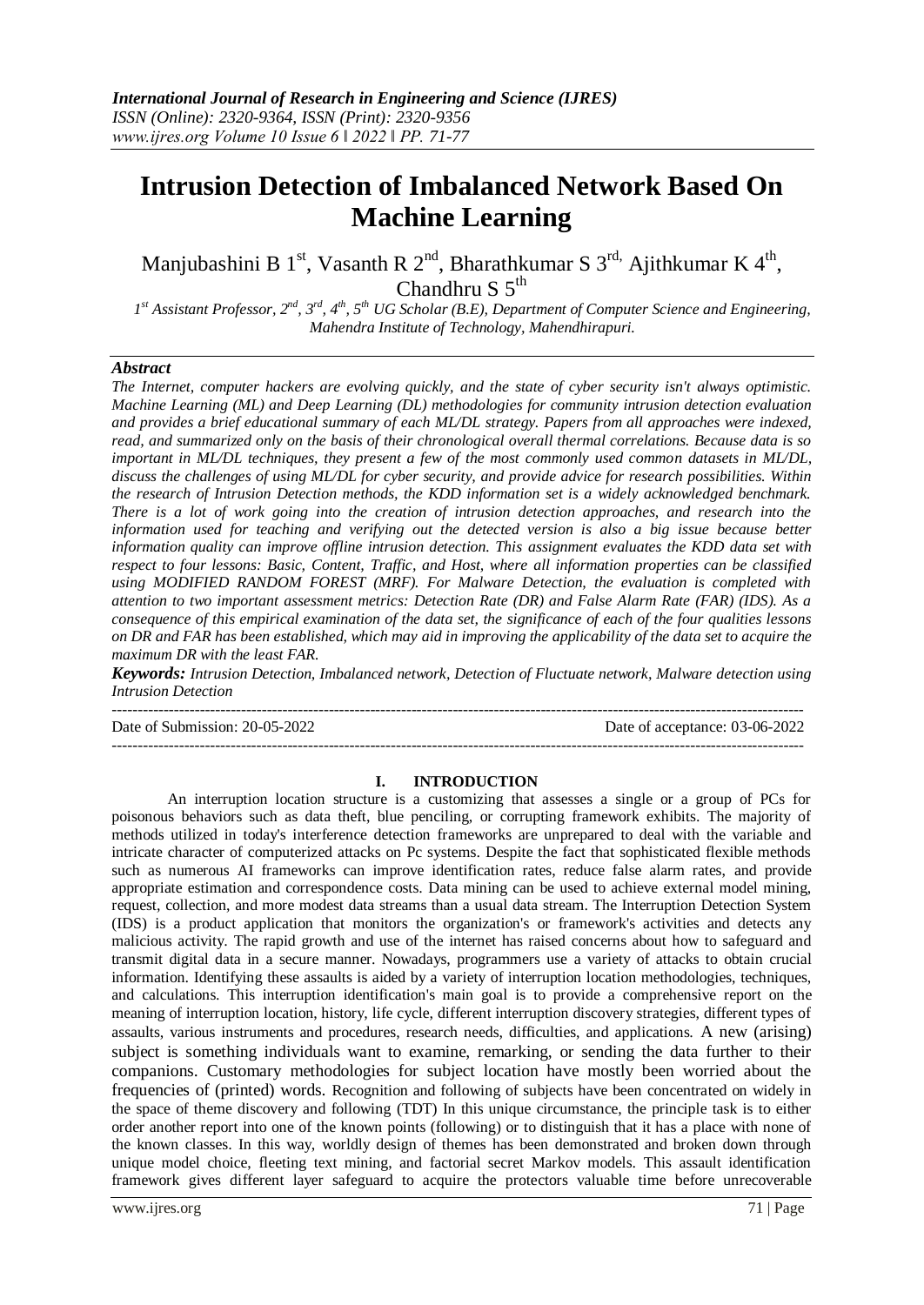outcomes happen in the actual framework. The information utilized for showing the proposed recognition framework are from a constant ICS testbed. Five assaults, remembering individual for the center (MITM), forswearing of administration (DoS), information exfiltration, information altering, and misleading information infusion, are completed to mimic the results of digital assault and produce information for building information driven location models.

#### **II. LITERATURE SURVEY**

Iman Sharaf Aldin et al., has proposed in this paper with exponential growth in the size of computer networks and developed applications, the significant increase of the potential damage that can be caused by launching attacks is becoming obvious. Meanwhile, Intrusion Detection Systems (IDSs) and Intrusion Prevention Systems (IPSs) are one of the most important defense tools against the sophisticated and evergrowing network attacks. Due to the lack of adequate dataset, anomaly-based approaches in intrusion detection systems are suffering from accurate deployment, analysis and evaluation. There exist a number of such datasets such as DARPA98, KDD99, ISC2012, and ADFA13 that have been used by the researchers to evaluate the performance of their proposed intrusion detection and intrusion prevention approaches. Based on our study of eleven available datasets since 1998, many such datasets are out of date and unreliable to use. Some of these datasets suffer from lack of traffic diversity and volumes, some of them do not cover the variety of attacks, while others anonym zed packet information and payload which cannot reflect the current trends, or they lack feature set and metadata. Having reliable, publicly available IDS evaluation datasets is one of the fundamental concerns of researchers and producers in this domain. In this paper, we have monitored the state-of-the-art in the IDS dataset generation and evaluation by analyzing the eleven publicly available datasets since 1998 which are limited because of the lack of the traffic diversity and volumes, anonymized packet information and payload, constraints on the variety of attacks, and lack of the feature set and metadata. On the evaluate section, we fist extract the 80 traffic features from the dataset and clarify the best short feature set to detect each attack family using Random Forest Regressor algorithm. Afterwards, we examine the performance and accuracy of the selected features with seven common machine learning algorithms.

Amirhossein Gharib et al., has proposed in this paper the growing number of security threats on the Internet and computer networks demands highly reliable security solutions. Meanwhile, Intrusion Detection (IDSs) and Intrusion Prevention Systems (IPSs) have an important role in the design and development of a robust network infrastructure that can defend computer networks by detecting and blocking a variety of attacks. Reliable benchmark datasets are critical to test and evaluate the performance of a detection system. There exist a number of such datasets, for example, DARPA98, KDD99, ISC2012, and ADFA13 that have been used by the researchers to evaluate the performance of their intrusion detection and prevention approaches. However, not enough research has focused on the evaluation and assessment of the datasets themselves. In this paper we present a comprehensive evaluation of the existing datasets using our proposed criteria, and propose an evaluation framework for IDS and IPS datasets. We have studied the exist datasets for the test and evaluation of IDSs, and presented a new framework to evaluate datasets with the following characteristics: Attack Diversity, Anonymity, Available Protocols, Complete Capture, Complete Interaction, Complete Network Configuration, Complete Traffic, Feature Set, Heterogeneity, Labeled Dataset, and Metadata. The proposed framework considers organization policy and conditions using a coefficient, W, which can be defined separately for each criterion.

Gerard Draper Gil et al., has proposed in this paper Traffic characterization is one of the major challenges in today's security industry. The continuous evolution and generation of new applications and services, together with the expansion of encrypted communications makes it a difficult task. Virtual Private Networks (VPNs) are an example of encrypted communication services that are becoming popular, as a method for bypassing censorship as well as accessing services that are geographically locked. In this paper, we study the effectiveness of flow-based time-related features to detect VPN traffic and to characterize encrypted traffic into different categories, according to the type of traffic e.g., browsing, streaming, etc. We use two different wellknown machine learning techniques (C4.5 and KNN) to test the accuracy of our features. Our results show high accuracy and performance, confirming that time-related features are good classifiers for encrypted traffic characterization. We have studied the efficiency of time related features to address the challenging problem of characterization of encrypted traffic and detection of VPN traffic. We have proposed a set of time-related features and two common machine learning algorithms, C4.5 and KNN, as classification techniques. Our results prove that our proposed set of time-related features are good classifiers, achieving accuracy levels above 80%. C4.5 and KNN had a similar performance in all experiments, although C4.5 has achieved better results. From the two scenarios proposed, characterization in 2 steps (scenario A) vs. characterization in one step (scenario B), the first one generated better result. In addition to our main objective, we have also found that our classifiers perform better when the flows are generated using shorter timeout values, which contradicts the common assumption of using 600s as timeout duration. As future work we plan to expand our work to other applications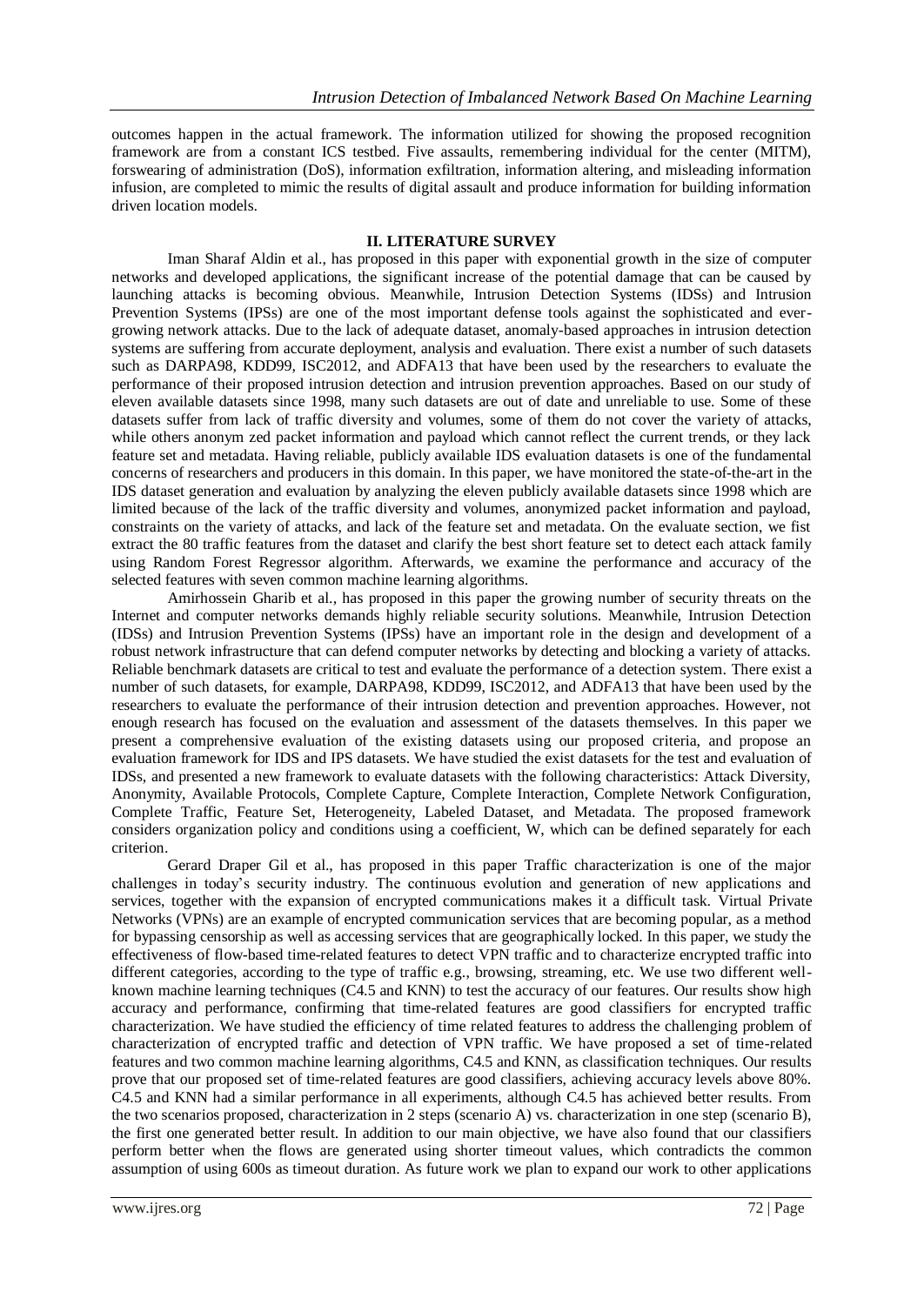and types of encrypted traffic, and to further study the application of time-based features to characterize encrypted traffic.

#### **III. EXISTING METHOD**

A new (emerging) topic is something people feel like discussing, commenting, or forwarding the information further to their friends. Conventional approaches for topic detection have mainly been concerned with the frequencies of (textual) words. Detection and tracking of topics have been studied extensively in the area of topic detection and tracking (TDT) In this context, the main task is to either classify a new document into one of the known topics (tracking) or to detect that it belongs to none of the known categories. Subsequently, temporal structure of topics has been modeled and analyzed through dynamic model selection, temporal text mining, and factorial hidden Markov models. This attack detection system provides multiple-layer defense in order to gain the defenders precious time before unrecoverable consequences occur in the physical system. The data used for demonstrating the proposed detection system are from a real-time ICS testbed. Five attacks, including man in the middle (MITM), denial of service (DoS), data exfiltration, data tampering, and false data injection, are carried out to simulate the consequences of cyber-attack and generate data for building data-driven detection models. Four classical classification models based on network data and host system data are studied, including k-nearest neighbor (KNN), decision tree, bootstrap aggregating (Bagging), and random forest, to provide a secondary line of defense of cyber-attack detection in the event that the intrusion prevention layer fails. Intrusion detection results suggest that KNN, Bagging, and random forest have low missed alarm and false alarm rates for MITM and DoS attacks, providing accurate and reliable detection of these cyber-attacks. This system auto-associative kernel regression (AAKR) model is studied to strengthen early attack detection. The result shows that this approach detects physically-impactful cyber-attacks before significant consequences occur. The proposed multiple-layer data driven cyber-attack detection system utilizing network, system,

#### **IV. PROPOSED SYSTEM**

This project proposed a new approach to detect the emergence of topics in social network streams. The basic idea of our approach is to focus on the social aspects of the post, not the textual content. This is reflected in the user's behavior. We have proposed a probabilistic model that captures both the number of mentions per post and the frequency of mentions. The overall flow of the proposal assumes that data from social network services arrives sequentially via the API. For each new post, we will use a sample within the past T time interval to train the reference model suggested by the corresponding user below. Assign an anomaly score to each post based on the probability distribution you have learned. Scores are then aggregated among users and sent to change point analysis. The approach is being explored to detect anomalies in large datasets using indicators focused on metaheuristic multi-start strategies and genetic algorithms. Rotation The methodology inherits some motivation from negative selection-based cognitive generation. The evaluation of this methodology is performed using the NSLKDD dataset, which is a modified version of the widely used KDD CUP99 dataset. To increase its adaptability and flexibility, the inspected parameter values are automatically selected according to the training data set used. It also reduces detection generation time by improving clustering.



**Fig 4.1 Use Case Diagram**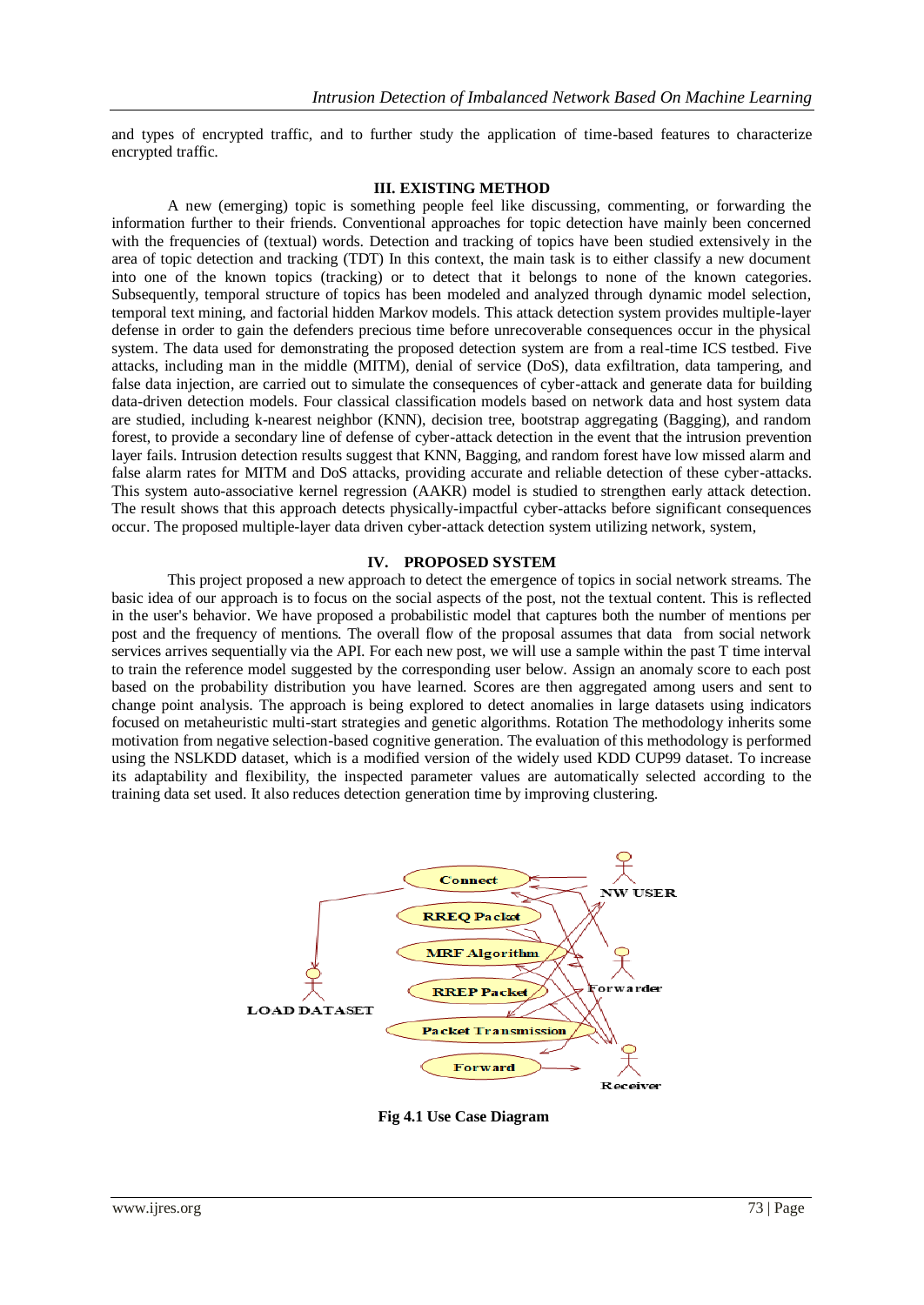

**V. KEY RESULTS**



## **Fig 5.1 DOS attack Detection**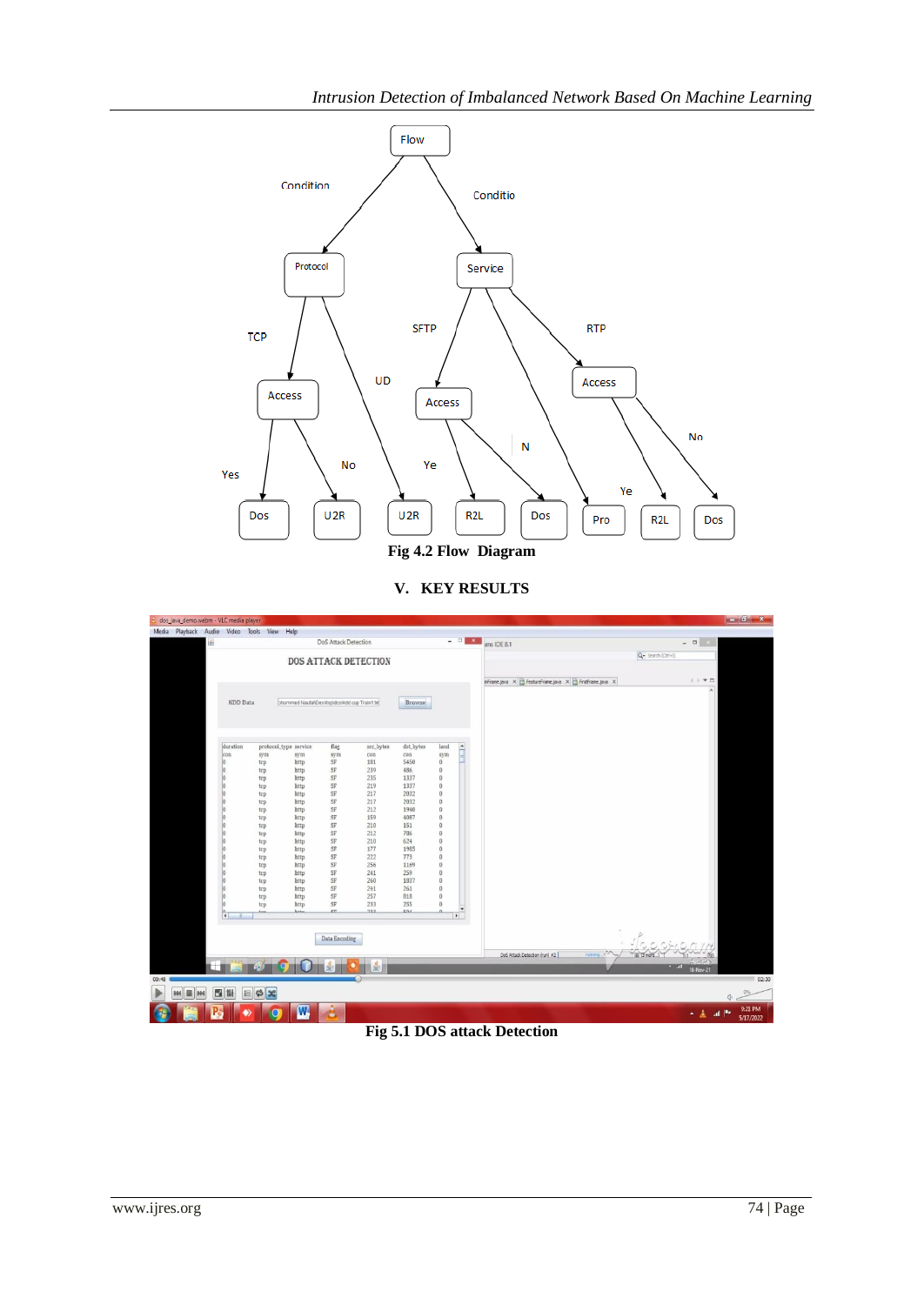| dos_java_demo.webm - VLC media player<br>Media Playback Audio Video Tools View Help |                                                                                                                                                                                |                                                      |                                                                             |                                                                                                            |                                                         |                                                                                                          |                                         |                                                         |                                             | $-6x$                |
|-------------------------------------------------------------------------------------|--------------------------------------------------------------------------------------------------------------------------------------------------------------------------------|------------------------------------------------------|-----------------------------------------------------------------------------|------------------------------------------------------------------------------------------------------------|---------------------------------------------------------|----------------------------------------------------------------------------------------------------------|-----------------------------------------|---------------------------------------------------------|---------------------------------------------|----------------------|
|                                                                                     | $\frac{d}{d\theta}$                                                                                                                                                            |                                                      |                                                                             | Data Encoding                                                                                              |                                                         | $    -$                                                                                                  |                                         | ans IDE 8.1                                             | $-0 x$                                      |                      |
|                                                                                     |                                                                                                                                                                                |                                                      | <b>FEATURE SELECTION</b>                                                    |                                                                                                            |                                                         |                                                                                                          |                                         |                                                         | Q- Search (Ctrl+I)                          |                      |
|                                                                                     |                                                                                                                                                                                |                                                      |                                                                             |                                                                                                            |                                                         |                                                                                                          |                                         | inFrame.java X 3 FeatureFrame.java X 3 FrstFrame.java X | $( )$ $V1$                                  |                      |
|                                                                                     | mun nu vromom<br>num_shells<br>num_access_files<br>num_outbound_cmds<br>is host login<br>is_guest_login<br>count<br>srv_count<br>serror rate<br>srv_serror_rate<br>rerror rate |                                                      | $\bullet$<br>$>>$                                                           | duration<br>service<br>src_bytes<br>dst_bytes<br>protocol_type<br>$\,<$                                    |                                                         |                                                                                                          | $\frac{1}{\sqrt{2}}$                    |                                                         |                                             |                      |
|                                                                                     | 000000<br>$ 0\rangle$                                                                                                                                                          | tcp<br>tcp<br>tcp<br>tcp<br>tcp<br>tcp<br>tcp<br>tcp | Encode Data<br>http<br>http<br>http<br>http<br>http<br>http<br>http<br>http | SF<br>177<br>$\rm SF$<br>222<br>SF<br>256<br>SF<br>241<br>SF<br>260<br>SF<br>241<br>SF<br>257<br>SF<br>233 | 1985<br>773<br>1169<br>259<br>1837<br>261<br>818<br>255 | $\theta$<br>$\overline{0}$<br>$\theta$<br>$\theta$<br>$\theta$<br>$\theta$<br>$\overline{0}$<br>$\Omega$ |                                         |                                                         |                                             |                      |
| 01:15                                                                               | $_{\rm cr}$<br>722<br>$\mathbf{F}$ 0.4<br><b>Jutter</b><br>١n<br>Aug<br>$\overline{\bullet}$<br>Data Encoding<br>島<br>画<br>787<br>п<br>młOm<br>ЮI<br>₩                         |                                                      |                                                                             |                                                                                                            |                                                         |                                                                                                          | $\bullet$<br>$\blacktriangleright$<br>o | runna v<br>DoS Attack Detection (run) #2                | Topor<br>IN T3 more<br>$-$ all<br>18-Nov-21 |                      |
| Þ<br>B<br>M<br>M                                                                    | W<br>B)                                                                                                                                                                        | $\mathbb{E}[\Phi]$ x                                 |                                                                             |                                                                                                            |                                                         |                                                                                                          |                                         |                                                         |                                             | Ö.                   |
|                                                                                     |                                                                                                                                                                                | O                                                    | $\overline{\mathbb{W}}$                                                     | à                                                                                                          |                                                         |                                                                                                          |                                         |                                                         | 人名 湖野                                       | 9:21 PM<br>5/17/2022 |

# *Intrusion Detection of Imbalanced Network Based On Machine Learning*

**Fig 5.2 Feature Selection**



**Fig 5.3 Rules for IDS**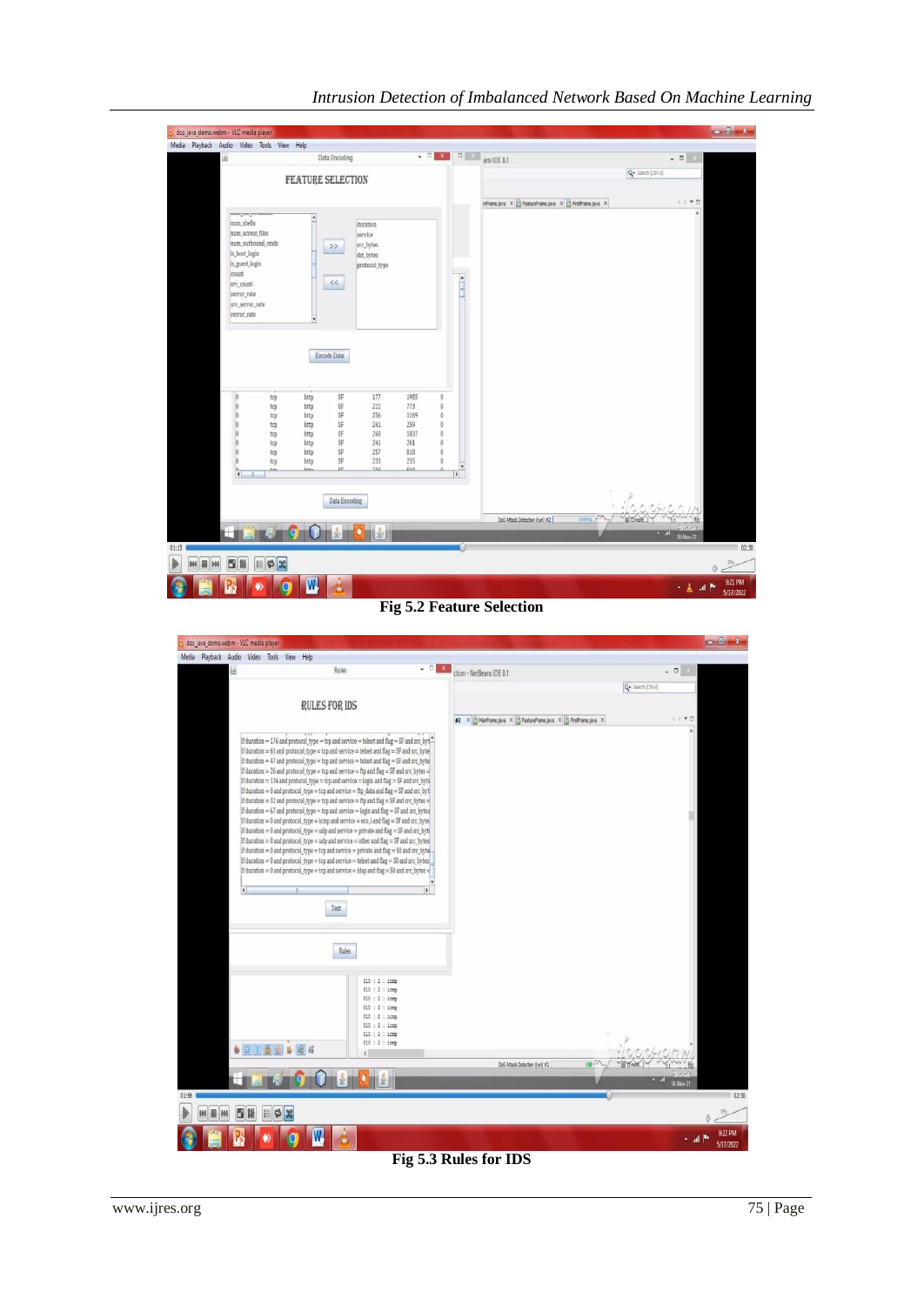| dos_java_demo.webm - VLC media player                                                                                                                                                                                                                                                                                                                                                                                                                                                                                                                                                                                                                          |                                                                                                                                                                                                                                                                                                                                                                                                     | $-6-x$               |
|----------------------------------------------------------------------------------------------------------------------------------------------------------------------------------------------------------------------------------------------------------------------------------------------------------------------------------------------------------------------------------------------------------------------------------------------------------------------------------------------------------------------------------------------------------------------------------------------------------------------------------------------------------------|-----------------------------------------------------------------------------------------------------------------------------------------------------------------------------------------------------------------------------------------------------------------------------------------------------------------------------------------------------------------------------------------------------|----------------------|
| Media Playback Audio Video Tools View Help                                                                                                                                                                                                                                                                                                                                                                                                                                                                                                                                                                                                                     |                                                                                                                                                                                                                                                                                                                                                                                                     |                      |
| <b>Test Result</b><br>画                                                                                                                                                                                                                                                                                                                                                                                                                                                                                                                                                                                                                                        | $\overline{a}$ $\overline{b}$ $\overline{a}$ $\overline{b}$ $\overline{c}$ $\overline{c}$ $\overline{d}$ $\overline{c}$ $\overline{d}$ $\overline{d}$ $\overline{d}$ $\overline{d}$ $\overline{d}$ $\overline{d}$ $\overline{d}$ $\overline{d}$ $\overline{d}$ $\overline{d}$ $\overline{d}$ $\overline{d}$ $\overline{d}$ $\overline{d}$ $\overline{d}$ $\overline{d}$ $\overline{$<br>$ \Box$ $x$ |                      |
|                                                                                                                                                                                                                                                                                                                                                                                                                                                                                                                                                                                                                                                                | Q- Search (Ctrl+I)                                                                                                                                                                                                                                                                                                                                                                                  |                      |
| <b>TEST RESULT</b>                                                                                                                                                                                                                                                                                                                                                                                                                                                                                                                                                                                                                                             |                                                                                                                                                                                                                                                                                                                                                                                                     |                      |
|                                                                                                                                                                                                                                                                                                                                                                                                                                                                                                                                                                                                                                                                | $\langle \cdot \rangle \ \Psi \ \Box$<br>#2 X MainFrame.java X B FeatureFrame.java X B FrstFrame.java X                                                                                                                                                                                                                                                                                             |                      |
| $5$ $\rightarrow$ normal<br>$12$ $\rightarrow$ smurf<br>$\blacksquare$<br>$6$ -> normal<br>$13$ > smurf<br>$14$ $\rightarrow$ smurf<br>$52$ $\rightarrow$ normal<br>$53$ $\rightarrow$ normal<br>$15$ $\rightarrow$ smurf<br>$55$ -> normal<br>$16$ ·> smurf<br>$56$ $\rightarrow$ normal<br>$17$ $\rightarrow$ smurf<br>$18$ > smurf<br>$19$ $\rightarrow$ smurf<br>$20$ -> smurf<br>$21 \rightarrow$ smurf<br>$22$ $\Rightarrow$ smurf<br>$23$ $\rightarrow$ smurf<br>$24$ $\rightarrow$ smurf<br>$25 \rightarrow$ smurf<br>$26$ > smurf<br>$\blacksquare$<br>U.UU<br>U.UU<br>0.00<br>U.UU<br>$\begin{array}{ll} \texttt{back} \\ \texttt{back} \end{array}$ |                                                                                                                                                                                                                                                                                                                                                                                                     |                      |
| 0.00<br>0.00<br>0.00<br>0.00<br>$\vert \cdot \vert$<br>$\overline{\mathcal{A}}$<br>Test<br>UEU 1000<br>010 : 2 : icmp<br>$010 : 2 : i$ cmp<br>010 : 2 : 1cmp<br>010 : 2 : icmp<br>$010:2:1$ cmp<br>$010:2:1$ cmp<br>010 : 2 : icmp<br>各日1面金面暗结<br>$\left\langle \cdot \right\rangle$<br>÷<br>ш<br>02:22<br>Þ<br>Б<br>餅<br>$\frac{1}{2}$<br>圖<br>目<br><b>M</b><br>844                                                                                                                                                                                                                                                                                           | ₿ X<br>web.whatsapp.com . now<br>Salem Projects<br>Jagan: OK ma<br>$\sqrt{2}$<br>Ill to note<br>DoS Attack Detection (run) #2<br>$-51$<br>18-Nov-21<br>$\left( -\right)$<br>O.                                                                                                                                                                                                                      | 02:30<br>0%          |
| â<br>W                                                                                                                                                                                                                                                                                                                                                                                                                                                                                                                                                                                                                                                         | <b>All British</b>                                                                                                                                                                                                                                                                                                                                                                                  | 9:22 PM<br>5/17/2022 |

**Fig 5.**4 Test Results

#### **VI. CONCLUSION AND FUTURE ENHANCEMENTS**

In this project, we have proposed a new approach to detect the emergence of topics in a social network stream. The basic idea of our approach is to focus on the social aspect of the posts reflected in the mentioning behavior of users instead of the textual contents. We have combined the proposed mention model with the MRF change-point detection algorithm. The signature-based detection gives higher detection accuracy and lower false positive rate but it detects only known attack but anomaly detection is able to detect unknown attack but with higher false positive rate. The Intrusion Detection System plays a very significant role in identifying attacks in network. There are various techniques used in IDS like signature-based system, anomaly-based system. But Signature based system can detect only known attack, unable to detect unknown attack but anomaly-based system is able to detect attack which is unknown. Here Anomaly based system with integrated approach using multi-start metaheuristic method is defined. The various detection techniques introduced but till the main issue is regarding detection accuracy and false positive rate. The various types of attacks are also described and also terms regarding Intrusion detection system are also described

#### **REFERENCES**

- [1]. Sharafaldin, I, Lashkari,A.H and Ghorbani, A.A, "Toward Generating a New Intrusion Detection Dataset and Intrusion Traffic Characterization", fourth International Conference on Information Systems Security and Privacy (ICISSP), Purtogal, (2018).
- [2]. Gharib, A., Sharafaldin, I., Lashkari, A.H. also, Ghorbani, A.A., "An Evaluation Framework for Intrusion Detection Dataset". 2016 IEEE International Conference Information Science and Security (ICISS), pp. 1-6, (2016)
- [3]. Gil, G.D., Lashkari, A.H., Mamun, M. also, Ghorbani, A.A., "Portrayal of encoded and VPN traffic utilizing time-related highlights. In Proceedings of the second International Conference on Information Systems Security and Privacy, pp. 407-414, (2016).
- [4]. Moustafa, N. also, Slay, J., "The assessment of Network Anomaly Detection Systems: Statistical investigation of the UNSW-NB15 informational collection and the correlation with the KDD99 dataset". Data Security Journal: A Global Perspective, 25(1-3), pp.18- 31, (2016).
- [5]. Moustafa, N. also, Slay, J., "UNSW-NB15: a far reaching informational collection for network interruption recognition frameworks (UNSW-NB15 network informational collection). IEEE Military Communications and Information Systems Conference (MilCIS), pp. 1-6, (2015).
- [6]. Pongle, Pavan, and Gurunath Chavan. "An overview: Attacks on RPL and 6LoWPAN in IoT." IEEE International Conference on Pervasive Computing, (2015).
- [7]. Oh, Doohwan, Deokho Kim, and Won Woo R, "A malevolent example recognition motor for inserted security frameworks in the Internet of Things." Sensors, pp, 24188-24211, (2014).
- [8]. Mangrulkar, N.S., Patil, A.R.B. also, Pande, A.S., "Organization Attacks and Their Detection Mechanisms: A Review". Worldwide Journal of Computer Applications, 90(9), (2014).